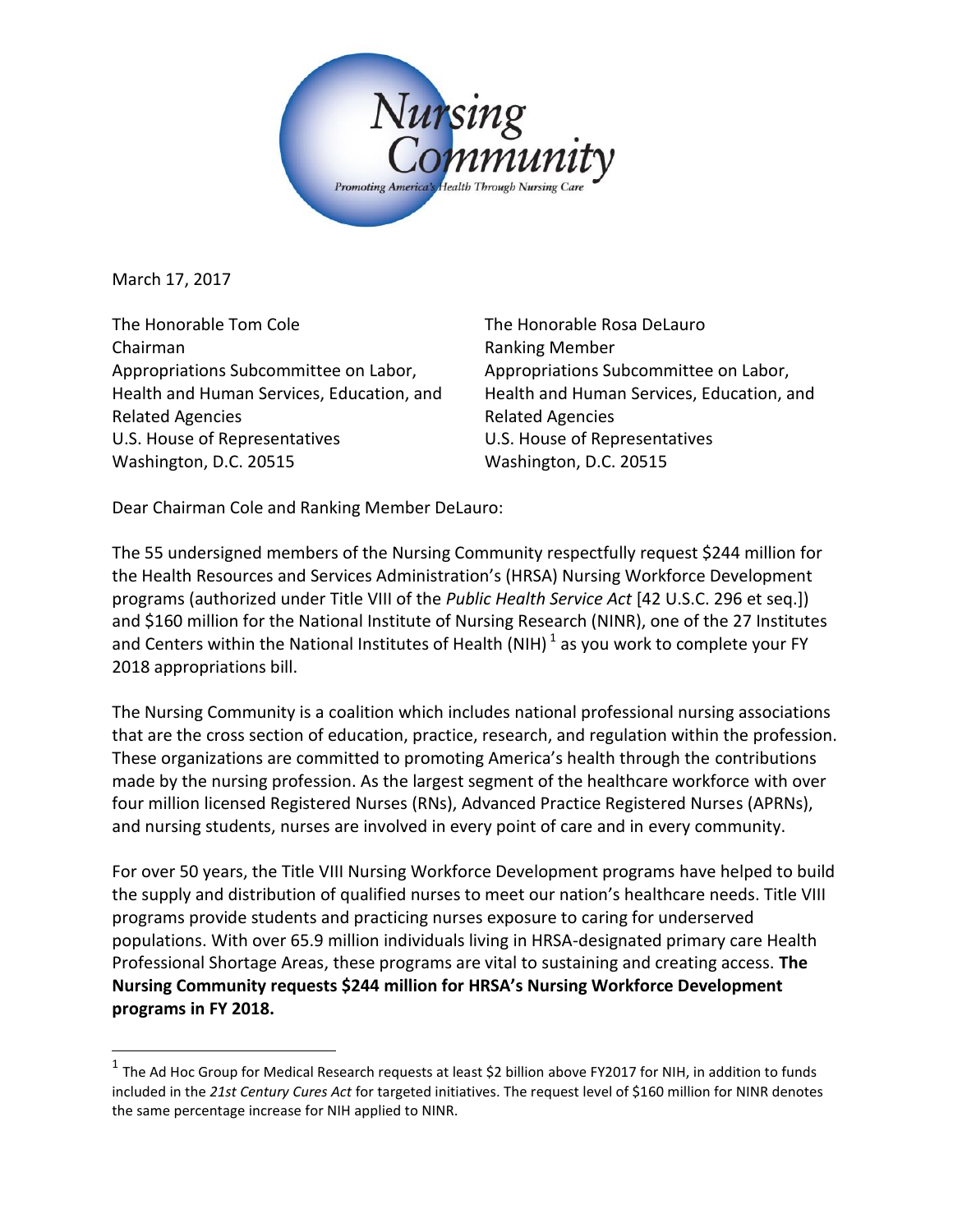As one of the 27 Institutes and Centers at the NIH, NINR funds research that lays the groundwork for evidence-based nursing practice. NINR's research examines a variety of topics that will help nurses and other health professionals to make informed decisions about patient treatment. Our country must look toward the prevention aspect of health care as the vehicle for saving our system from further financial burden, and the work of NINR embraces this endeavor through research related to care management of patients during illness and recovery, reduction of risks for disease and disability, promotion of healthy lifestyles, enhancement of quality of life for those with chronic illness, and care for individuals at the end of life. **The Nursing Community requests \$160 million for NINR in FY 2018.**

Commitment of resources to the HRSA Nursing Workforce Development programs and to NINR is vital to ensuring a healthy population for our country. We urge you to support our Fiscal Year 2018 requests. Please contact Suzanne Miyamoto, convener of the Nursing Community, at [smiyamoto@aacn.nche.edu](mailto:smiyamoto@aacn.nche.edu) or 202-463-6930 ext. 247 for any additional assistance.

Sincerely,

Academy of Medical-Surgical Nurses American Academy of Ambulatory Care Nursing American Academy of Nursing American Assembly for Men in Nursing American Association of Colleges of Nursing American Association of Critical-Care Nurses American Association of Heart Failure Nurses American Association of Neuroscience Nurses American Association of Nurse Anesthetists American Association of Nurse Assessment Coordination American Association of Nurse Practitioners American Association of Occupational Health Nurses American College of Nurse-Midwives American Nephrology Nurses Association American Nurses Association American Nursing Informatics Association American Organization of Nurse Executives American Pediatric Surgical Nurses Association American Psychiatric Nurses Association American Public Health Association, Public Health Nursing Section American Society for Pain Management Nursing American Society of PeriAnesthesia Nurses Association for Radiologic and Imaging Nursing Association of Community Health Nursing Educators Association of Nurses in AIDS Care Association of Pediatric Hematology/Oncology Nurses Association of Public Health Nurses Association of Rehabilitation Nurses